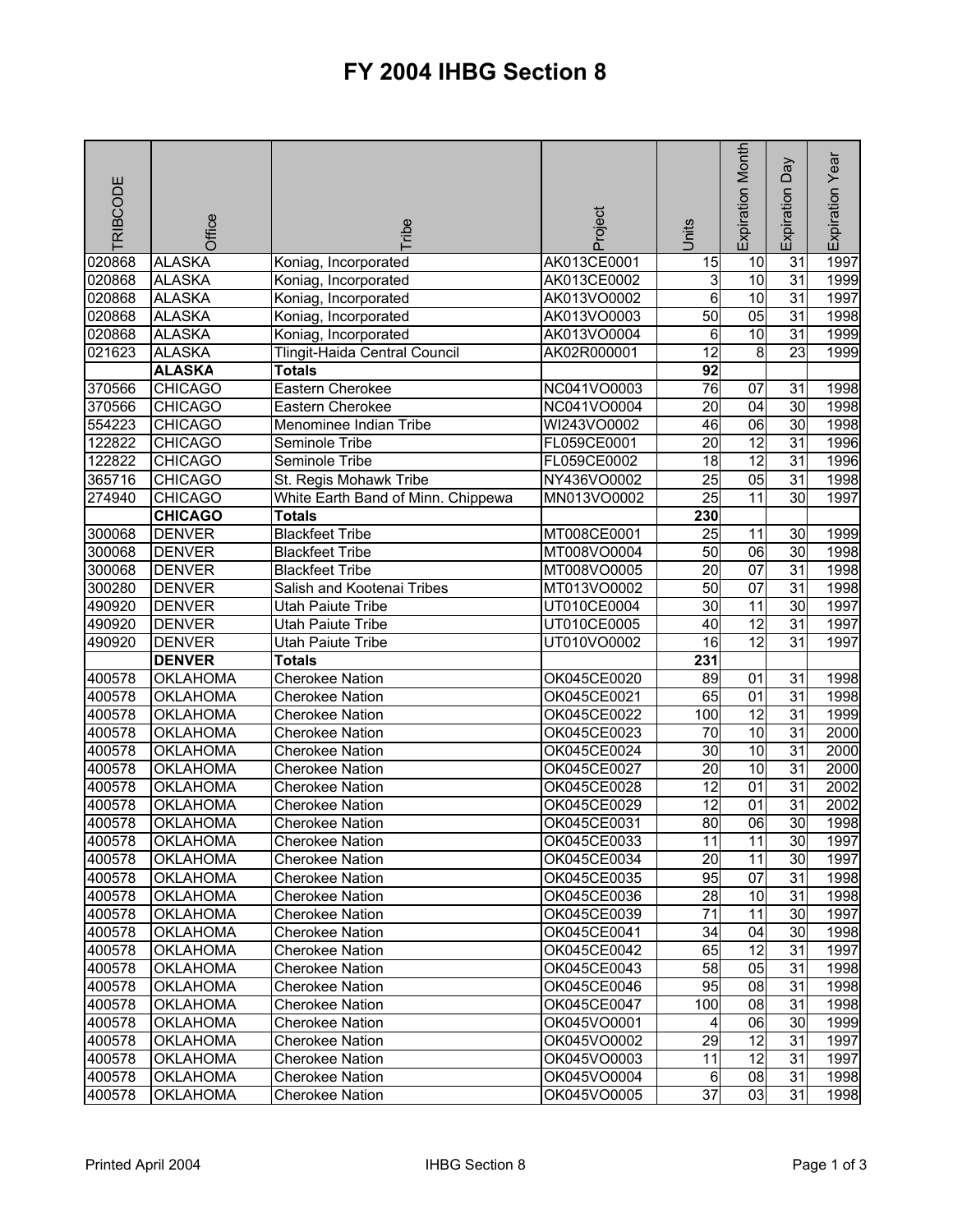## **FY 2004 IHBG Section 8**

| RIBCODE | Office          | <b>Tribe</b>           | Project     | Units           | Expiration Month | Day<br>Expiration | Expiration Year |
|---------|-----------------|------------------------|-------------|-----------------|------------------|-------------------|-----------------|
| 400578  | <b>OKLAHOMA</b> | <b>Cherokee Nation</b> | OK045VO0005 | 9               | 08               | 31                | 1998            |
| 400578  | <b>OKLAHOMA</b> | Cherokee Nation        | OK045VO0006 | 35              | 09               | 30                | 2000            |
| 400578  | <b>OKLAHOMA</b> | <b>Cherokee Nation</b> | OK045VO0007 | 35              | 8                | 31                | 1998            |
| 400578  | <b>OKLAHOMA</b> | <b>Cherokee Nation</b> | OK045VO0007 | 42              | 09               | 30                | 2000            |
| 400578  | <b>OKLAHOMA</b> | <b>Cherokee Nation</b> | OK045VO0009 | 6               | $\overline{11}$  | 30                | 1997            |
| 400578  | <b>OKLAHOMA</b> | <b>Cherokee Nation</b> | OK045VO0010 | 6               | $\overline{11}$  | 30                | 1997            |
| 400578  | <b>OKLAHOMA</b> | <b>Cherokee Nation</b> | OK045VO0011 | 48              | $\overline{06}$  | $\overline{30}$   | 1998            |
| 400578  | <b>OKLAHOMA</b> | <b>Cherokee Nation</b> | OK045VO0012 | 14              | 10               | 31                | 1998            |
| 400578  | <b>OKLAHOMA</b> | <b>Cherokee Nation</b> | OK045VO0013 | 5               | 10               | 31                | 1998            |
| 400578  | <b>OKLAHOMA</b> | <b>Cherokee Nation</b> | OK045VO0014 | 46              | 12               | 31                | 1999            |
| 400578  | <b>OKLAHOMA</b> | <b>Cherokee Nation</b> | OK045VO0015 | 10              | $\overline{12}$  | $\overline{31}$   | 1999            |
| 400578  | <b>OKLAHOMA</b> | <b>Cherokee Nation</b> | OK045VO0016 | 13              | 12               | 31                | 1999            |
| 400578  | <b>OKLAHOMA</b> | <b>Cherokee Nation</b> | OK045VO0018 | 30              | 08               | 31                | 1998            |
| 400578  | <b>OKLAHOMA</b> | <b>Cherokee Nation</b> | OK045VO0048 | 30              | 10               | 31                | 1998            |
| 400586  | <b>OKLAHOMA</b> | Chickasaw              | OK047CE0021 | 12              | 01               | 31                | 2002            |
| 400586  | <b>OKLAHOMA</b> | Chickasaw              | OK047CE0022 | 12              | 01               | 31                | 2002            |
| 400586  | <b>OKLAHOMA</b> | Chickasaw              | OK047CE0023 | $\overline{21}$ | 01               | $\overline{31}$   | 2003            |
| 400586  | <b>OKLAHOMA</b> | Chickasaw              | OK047CE0026 | 20              | 12               | $\overline{31}$   | 1997            |
| 400586  | <b>OKLAHOMA</b> | Chickasaw              | OK047CE0031 | 5               | $\overline{11}$  | 30                | 1997            |
| 400586  | <b>OKLAHOMA</b> | Chickasaw              | OK047CE0033 | 82              | $\overline{10}$  | $\overline{31}$   | 1997            |
| 400586  | <b>OKLAHOMA</b> | Chickasaw              | OK047CE0034 | $\overline{48}$ | $\overline{06}$  | 30                | 1998            |
| 400586  | <b>OKLAHOMA</b> | Chickasaw              | OK047CE0035 | 129             | 08               | $\overline{31}$   | 1998            |
| 400586  | <b>OKLAHOMA</b> | Chickasaw              | OK047CE0036 | $\overline{15}$ | 08               | $\overline{31}$   | 1998            |
| 400586  | <b>OKLAHOMA</b> | Chickasaw              | OK047CE0037 | 40              | $\overline{12}$  | $\overline{31}$   | 1997            |
| 400586  | <b>OKLAHOMA</b> | Chickasaw              | OK047CE0039 | 4               | 08               | $\overline{31}$   | 1998            |
| 400586  | <b>OKLAHOMA</b> | Chickasaw              | OK047VO0008 | $\overline{7}$  | $\overline{12}$  | $\overline{31}$   | 1997            |
| 400586  | <b>OKLAHOMA</b> | Chickasaw              | OK047VO0009 | $\overline{7}$  | $\overline{12}$  | $\overline{31}$   | 1997            |
| 400586  | <b>OKLAHOMA</b> | Chickasaw              | OK047VO0010 | $\overline{6}$  | $\overline{12}$  | $\overline{31}$   | 1997            |
| 400586  | <b>OKLAHOMA</b> | Chickasaw              | OK047VO0011 | $\overline{20}$ | $\overline{02}$  | 28                | 1998            |
| 400586  | <b>OKLAHOMA</b> | Chickasaw              | OK047VO0012 | 5               | 11               | 30                | 1997            |
| 400586  | <b>OKLAHOMA</b> | Chickasaw              | OK047VO0013 | 4               | 11               | 30                | 1997            |
| 400586  | <b>OKLAHOMA</b> | Chickasaw              | OK047VO0014 | 4               | 11               | 30                | 1997            |
| 400586  | <b>OKLAHOMA</b> | Chickasaw              | OK047VO0015 | $\overline{3}$  | 11               | 30                | 1997            |
| 400586  | OKLAHOMA        | Chickasaw              | OK047VO0016 | 5               | 11               | 30                | 1997            |
| 400586  | <b>OKLAHOMA</b> | Chickasaw              | OK047VO0017 | 63              | 06               | 30                | 1998            |
| 400586  | <b>OKLAHOMA</b> | Chickasaw              | OK047VO0018 | 60              | 06               | $\overline{30}$   | 1998            |
| 400596  | <b>OKLAHOMA</b> | Choctaw Nation         | OK049CE0006 | 25              | 08               | 31                | 1998            |
| 400596  | <b>OKLAHOMA</b> | <b>Choctaw Nation</b>  | OK049CE0009 | 14              | 02               | 28                | 2002            |
| 400596  | <b>OKLAHOMA</b> | <b>Choctaw Nation</b>  | OK049CE0010 | 10              | 02               | 28                | 2002            |
| 400596  | <b>OKLAHOMA</b> | <b>Choctaw Nation</b>  | OK049CE0011 | 96              | 11               | 30                | 1997            |
| 400596  | <b>OKLAHOMA</b> | <b>Choctaw Nation</b>  | OK049CE0012 | 168             | 09               | 30                | 1998            |
| 400596  | <b>OKLAHOMA</b> | <b>Choctaw Nation</b>  | OK049V00010 | 61              | 06               | 30                | 1998            |
| 400596  | <b>OKLAHOMA</b> | <b>Choctaw Nation</b>  | OK049VO0006 | 10              | 11               | 30                | 1997            |
| 400596  | <b>OKLAHOMA</b> | <b>Choctaw Nation</b>  | OK049VO0007 | 20              | 11               | 30                | 1997            |
| 400596  | <b>OKLAHOMA</b> | Choctaw Nation         | OK049VO0008 | 10              | 11               | 30                | 1997            |
| 400596  | <b>OKLAHOMA</b> | Choctaw Nation         | OK049VO0009 | 25              | 02               | 28                | 1998            |
| 402372  | <b>OKLAHOMA</b> | Peoria Tribe           | OK143CE0003 | 20              | 09               | 30                | 1998            |